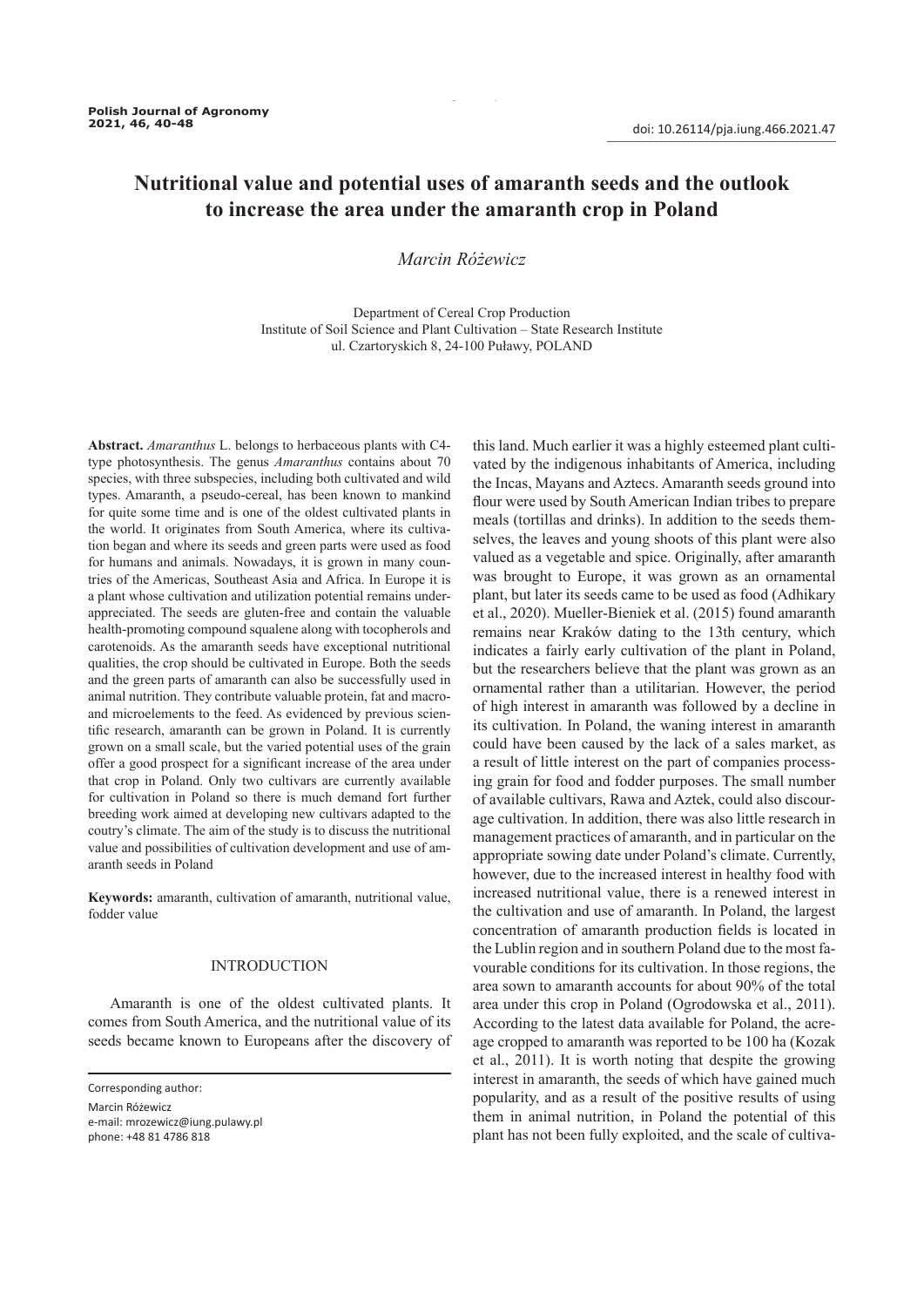tion is also relatively small. Increasing the acreage under cultivation could result in a greater supply of amaranth seeds and their wider use in the feed industry. Amaranth belongs to plants with type C4 photosynthesis (Adhikary et al., 2020). The advantage of C4 plants is that they achieve satisfactory yields having at the same time a low demand for water and resistance to drought stress (Jamalluddin et al., 2019). This makes amaranth drought-tolerant and at the same time able to thrive on relatively poor soils. It is therefore a plant that can be successfully grown on conventional farms, but especially on organic farms. The main group of recipients of the seeds are health food stores, whose clients are people who are particularly interested in the organic products. Two cultivars of amaranth are available in Poland: Rawa (light green inflorescences) and Aztek (dark maroon inflorescences) (Skwaryło-Bednarz et al., 2018). The high nutritional value of the seed will achieve the presence carbohydrate, macro, and high content of the presence in the seed that are present in the human diet. Therefore, it is worth promoting the cultivation of Amaranth and increasing its acreage, which will contribute to supplying people with valuable food raw material, which are seeds. As a gluten-free seed, amaranth can be used in the diet of people with gluten intolerance. The possibility of using it in animal nutrition is an additional advantage which speaks in favuor of the popularization of the cultivation of amaranth in Poland.

## NUTRITIONAL VALUE OF AMARANTH SEEDS

Amaranth seeds are among the smallest seeds of those produced by cultivated plants grown in Poland. Their size depends on the variety and cultivation conditions. Their 1000 seed weight ranges from 0.64 to 0.79 g (Ogrodowska et al., 2011). This parameter refers to the formation of seeds, more specifically to 1000 grain weight. The higher this parameter, the better quality the seeds are. Their unique nutritional value is associated with high protein content – with higher digestibility and lack of gluten (Alvarez-Jubetea et al., 2010; Ballabio et al., 2011). Therefore, they are a valuable addition to the diet of people with gluten intolerance. Additionally, the starch contained in them is easier to digest (Srichuwong et al., 2017). Amaranth seeds contain a significant amount of protein, the content of which in the seeds ranges from 13.5 to 18% (Gajewska et al., 2002; Bartnik, Filipek, 1999). Compared to the protein content of the grain of cereals or other pseudo-cereals, it has a higher, comparable or higher protein content. Only canary seed and qinoa have more protein in the grain (Table 1).

The effect on total protein content in seeds is related to nitrogen fertilization. Increased nitrogen rate contributes to an increase in seed protein content (Kozak et al., 2011). This protein has a very good biological value and is abundant in essential amino acids. The amaranth protein consists mainly of albumin (48.9–65%), globulins (13.7–

Table 1. Comparison of protein content in the grain of different types of cereals and pseudo-cereals.

| Cereal species |                  | Protein<br>content<br>$\lceil\% \rceil$ | Author                                             |  |
|----------------|------------------|-----------------------------------------|----------------------------------------------------|--|
| Cannary grass  |                  | 22.0                                    | Abdel-Aal et al., 2011<br>Abdel-Aal et al., 1997   |  |
| Wheat          | spring           | $13.5 - 14.1$                           | Woźniak and Makarski,<br>2013                      |  |
|                | winter           | $10.5 - 13.8$                           | Oleksy et al., 2008                                |  |
| Oat            | hulled<br>nacked | 11.5<br>14.4                            | Biel et al., 2020                                  |  |
| Barley         | spring           | $10.8 - 12.0$                           | Noworolnik and<br>Leszczyńska, 2018                |  |
|                | winter           | $11.1 - 12.1$                           | Chrzanowska-Drożdż<br>and Kaczmarek, 2007          |  |
| Rye            |                  | $8.8 - 10.5$                            | Buksa et al., 2012<br>Noworolnik, 2009             |  |
| Corn           |                  | $9.1 - 12.7$                            | Podkówka et al., 2015                              |  |
| Millet         |                  | $8.5 - 15.0$                            | Abdalla et. al., 1998                              |  |
| Sorghum        |                  | $8.7 - 11.2$                            | Salinas et, al., 2006                              |  |
| Amaranth       |                  | $13.5 - 18.0$                           | Gajewska et al., 2002<br>Bartnik and Filipek, 1999 |  |
| Ouinoa         |                  | 22.0                                    | Sułkowski et al., 2011                             |  |
|                |                  |                                         |                                                    |  |

18.1%), prolamins (1.0–3.2%) and gluteins (22.4–42.3%) (Gálová et al., 2019). The amino acid profile includes glutamic acid, glycine, aspartic acid, serine and arginine (Mynbayeva, Dryuk, 2020). In addition, it also contains a relatively high content of lysine and sulfur amino acids, and other amino acids which are deficient in cereal protein (Kaźmierczak et al., 2011). The high biological value of amaranth seed protein is also associated with its high assimilability, which is 75% of total protein (Nalborczyk, 1995). Amaranth seeds are also distinguished by a relatively high fat content (about 7–9%) (Ratusz, Wirkowska, 2006; Piłat et al., 2016), whose fatty acid profile is dominated by linoleic (49.7%), oleic (25.9%) and palmitic acids (16.1%) (Ratusz, Wirkowska, 2006). However, the composition of fatty acids in oil obtained from amaranth seeds depends on the varietal factor, as well as weather conditions during the growing season and the level of nitrogen fertilization (Kozak et al., 2011). A unique component of the lipid fraction of amaranth seeds is squalene, which, depending on the variety, is found in amounts ranging from 2 to as much as 8% (Srivastava et al., 2021). This compound found in amaranth fat inhibits the activity of a major enzyme in cholesterogenesis and further inhibits intestinal absorption of bile acids and cholesterol (Qureshi et al., 1996). Amaranth seeds also contain a significant amount of carbohydrates, (total 62.8%,) with starch accounting for 50%. It is characterized by high digestibility due to very small grain diameter  $(1-3 \mu m)$ . In comparison with wheat grains, amaranth seeds contain less carbohydrates, but 2.5 times more fibre,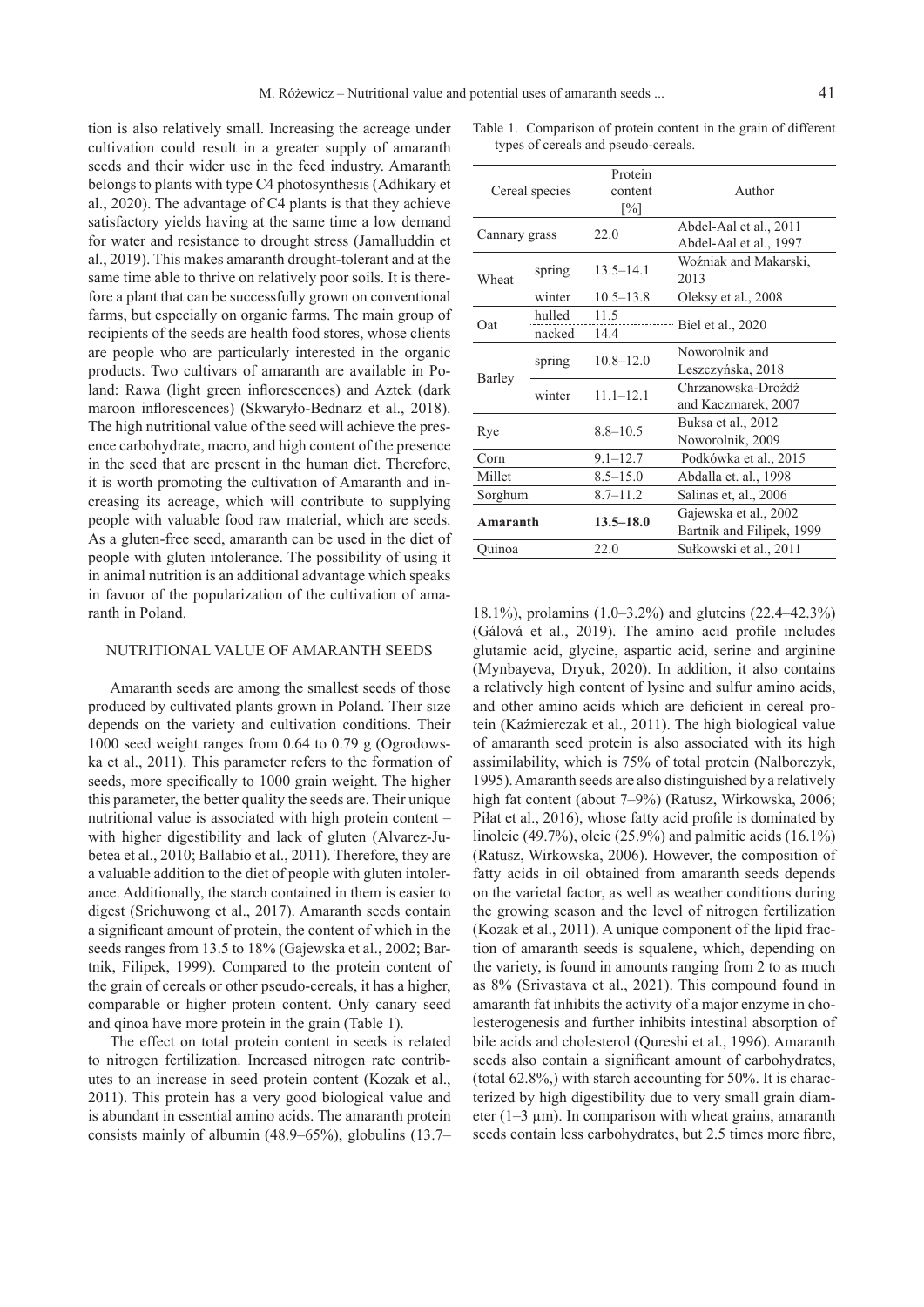which is beneficial from a dietary point of view (Al-Dosari, 2010). Amaranth seeds are also a valuable source of micro and macroelements. They contain iron (10.1 mg/100 g) and calcium (153 mg/100 g), which is important from the nutritional point of view, providing several times more of these elements than cereal grains. Hundred g of amaranth seeds contains: of potassium 341.9 mg, 65.87 mg of magnesium, 0.91 mg of zinc (Kachiguma et al., 2015). According to the study conducted by Gajewska et al. (2002) consumption of 100 g of amaranth seeds satisfies the daily requirement for manganese (they provide from 126 to 227%), nickel (from 61 to 584%), potassium (from 79 to 158%), iron (from 53 to 97%), copper (from 42 to 193%), chromium (from 14 to 110%) and zinc and calcium (from 9 to 69%). At the same time, amaranth seeds contain low levels of sodium, which predisposes the introduction of amaranth seeds into the diet for people with excess weight and hypertension. The seeds are also rich in vitamin  $B_6$ , thiamine, riboflavin and niacin. They also contain tocols, of which α-tocopherol and β-tocotrienol and γ-tocotrienol are the most abundant (Niro et al., 2019). Amaranth seeds also contain polyphenolic compounds with a content of 0.19% (Piłat et al., 2016). Amaranth seeds also contain compounds of an anti-nutritional nature. These include trypsin and chymotrypsin inhibitors, tannins, phytins, saponins, and other compounds that reduce food and feed value. The content of trypsin inhibitors varies in particular foods. This is because they are thermolabile compounds. Heat treatment causes their deactivation. Therefore, the highest content is found in unprocessed seeds and flour – about 1.66 mg/g d.m. A lower content is found in seeds subjected to the flaking process – 1.10 mg/g d.m. On the other hand, seeds subjected to the expansion process resulting in popping contain 0.25 mg/g d.m. of trypsin inhibitors (Worobiej et al., 2009). Compounds from the saponin group found in amaranth seeds are mainly triterpene glycosides. However, their content is so low that they do not show high harmfulness to the organism. Their content is at the level of 0.1% in the dry matter of seeds (Jakuszew, 1997).

## FOOD USE OF SEEDS

Recent years have seen a significant increase in the number of people who pay much more attention to a balanced diet and seek products with increased nutritional and health value. This trend includes amaranth seeds, which exhibit a high content of nutrients, macro- and microelements, as well as important dietary fibre. With so many advantages, these seeds are increasingly used as an additive to many food products. One of the most popular forms of amaranth seeds used as a snack is a popping, i.e. seeds subjected to the process of expansion. The seeds are also used to produce flour, which can be added to bread and other baked goods. Flour from amaranth contains similar amounts of nutrients and micro- and macroelements as the seeds (Table 2).

Due to the fact that the flour obtained from the seeds is a valuable addition to baked goods, it is used in baking and confectionery. Added to bread, amaranth seed flour improves its nutritional value and contributes to an increased intake of important components of the daily diet. It is recommended to add a maximum of 10% of amaranth flour or flakes to bread. Exceeding this value causes a negative effect on the sensory characteristics of baked bread (Nasir et al., 2020). It is also possible to use amaranth flour in gluten-free bread recipes. Bakery products with addition of 25% amaranth flour, 25% rice flour and 50% maize flour develop the most favourable features of baked bread, including porosity, good rise and taste (Cacak-Pietrzak et al., 1995a). In this way, it is possible to address the market with a suitable type of bread for people suffering from coeliac disease and those who limit their gluten intake. This will enrich and diversify the range of bread available. Flour from amaranth and its seeds can also be used to make confectionery products. When whole seeds are used, it is preferable to roast them, which gives the products their beneficial characteristics. The use of 10 and 15% addition of roasted seeds had a beneficial effect on the taste, giving the products a nut and coffee flavor (Cacak-Pietrzak et al., 1995b). The use of 10% and 15% addition of amaranth flour does not decrease sensory evaluation of baked cookies and does not cause adverse changes in their chemical composition of cookies (Sosnowska, Achremowicz, 2000). The possibilities of using amaranth seeds in the production of pastry products are very wide. Cakes containing amaranth seeds in their recipe composition can successfully replace traditional products. Their taste is acceptable by consumers and comparable to traditional cookies, but they have a higher nutritional value (Klebaniuk et al., 2018). They can be used as an additive in the production of snacks in the form of crisps. The addition of amaranth seeds to the composition of corn crisps resulted in higher intensity of cereal, sweet, and chocolate flavours (Gajewski et al., 2015). Amaranth seeds, due to their high nutritional value can also be a valuable addition to yoghurt (Sady et al., 2007). The range of products with added amaranth seeds is very large. However, their declared nutritional value on packages and labels may differ from the actual nutritional and dietary value (Klebaniuk et al., 2018). The reason may be the high variability of the starting raw material, which is amaranth seeds. Very fragmented plantations of this crop and small scale of production result in delivery of small batches of raw material with very different composition.

Due to the very favourable fatty acid composition of the fat and squalene content of amaranth seeds, they can also be used for the production of vegetable oil. The oil extracted from them can be used in the diet. Its inclusion in the diet has a health-promoting effect through a number of actions. These include regulation and stabilization of blood lipid profile and lowering of blood pressure, as well as antiatherogenic and hepatoprotective effects (Moszak et al., 2018).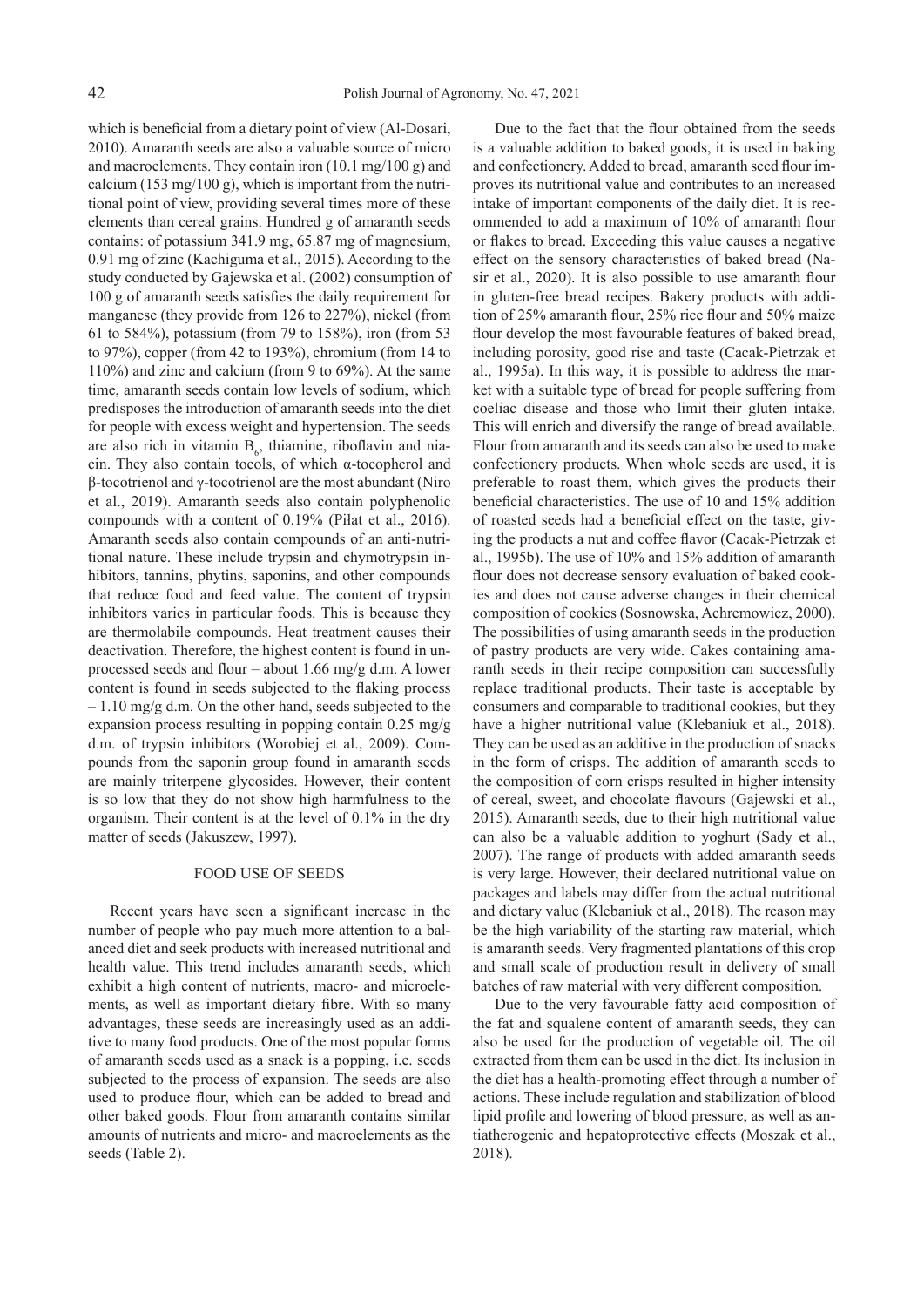Table 2. Content of nutrients, vitamins and minerals in amaranth products and wheat grain (Gajewska et al., 2002; Abdel-Aal et al., 2011).

|                                 | Amaramth |       |         | Wheat  |
|---------------------------------|----------|-------|---------|--------|
| Component                       | Seeds    | Flour | Popping | kernel |
| Protein $(g/100 g)$             | 13.5     | 13.1  | 1.4     |        |
| Fat $(g/100g)$                  | 7.1      | 7.2   | 7.6     |        |
| Total carbohydrates $(g/100 g)$ | 68.3     | 65.8  | 71.7    |        |
| Starch $(g/100 g)$              | 54.3     | 55.7  | 56.6    |        |
| Fibre $(g/100 g)$               | 4.7      | 5.3   | 4.2     |        |
| Thiamine ( $\mu$ g/100 g)       | 29.0     | 29.0  | 19.0    | 4.0    |
| Riboflavin (mg/100 g)           | 0.131    | 0.100 | 0.143   | 0.15   |
| Niacin $(mg/100 g)$             | 1.02     | 1.14  | 1.20    | 7.29   |
| Vitamin $B_c$ (mg/100 g)        | 0.563    | 0.615 | 0.586   |        |
| Calcium $(mg/100 g)$            | 223      | 204   | 212     | 20     |
| Phosphorus $(mg/100 g)$         | 738      | 712   | 792     | 430    |
| Iron $(mg/100 g)$               | 8.3      | 9.3   | 9.7     | 4.2    |
| Magnesium (mg/100 g)            | 218      | 200   | 235     | 155    |
| Zinc $(mg/100 g)$               | 2.9      | 3.1   | 3.1     | 2.5    |
| Copper $(mg/100 g)$             | 1.03     | 1.19  | 1.38    |        |
| Manganese $(mg/100 g)$          | 4.54     | 4.36  | 3.78    | 5.9    |
| Sodium $(mg/100 g)$             | 6.30     | 7.93  | 8.42    |        |
| Potassium (mg/100 g)            | 337      | 318   | 331     | 355    |
| Chromium (mg/100 g)             | 0.040    | 0.041 | 0.55    |        |
| Nickel $(mg/100 g)$             | 0.292    | 0.217 | 0.185   |        |
| Cobalt $(mg/100 g)$             | 0.045    | 0.050 | 0.051   |        |

#### FEED USE OF SEEDS

Due to the high nutritional value of amaranth seeds, the possibility of their use in poultry nutrition has aroused the interest of many researchers. At the same time, due to the presence of anti-nutritional substances, hindering the effective use of nutrients, research has also been conducted on the use of raw seeds and their maximum possible share in feed mixtures for different poultry species, but also on the possibility of using seeds subjected to various refining treatments. Banaszkiewicz (2004) conducted research on the possibility of using different proportions of raw and steamed amaranth seeds in feed for broiler chickens. For this purpose, the author used a control diet with a basic cereal component (wheat) and four experimental groups with 10 and 20% share of raw and steamed amaranth seeds, which were substituted for part of the share of wheat in the feed. According to the author, the use of 20% amaranth seeds, both raw and steamed, resulted in a better utilization of protein up to 3%. However, the substitution of 10% of wheat with steamed amaranth seeds resulted in an increase in protein digestibility by 1.5% compared to the control and experimental diets with a 10% share of raw amaranth seeds. Fat contained in the steamed seeds, was significantly better digested than that from raw seeds by 5%. The results of studies by many other authors indicate the advisability of using various refining treatments such as toasting, roast-

ing or cooking for amaranth seeds (Pedersen et al., 1990). Faruga and Mikulski (1998) conducted a study on the possibility of using amaranth seeds in the feeding of broiler chickens and laying hens. The researchers substituted 13% amaranth seed for wheat grain in feed mixes for laying hens and broiler chickens, respectively. The introduction of amaranth in chicken mixes did not adversely affect production performance, while better slaughter performance was observed. In addition, in biochemical blood tests, lower levels of lipids and total cholesterol were noted in the blood of chickens receiving feed with amaranth. At the same time, the results obtained were within the physiological norm. Jakubowska et al. (2013) used amaranth seeds as a feed component for slaughter quail. The experimental groups used 4 and 7% share of seeds of this plant in feed. The authors showed no effect of seed application and level on chemical composition and physical properties of pectoral and leg muscles. There was also no effect of the application of amaranth seed and its level in the feed on the fatty acid profile compared to the control group. In the sensory evaluation, pectoral muscles obtained from quail from the group receiving feed with 4% amaranth were characterized by better tenderness compared to the group receiving 7% amaranth addition and the control group. Longato et al. (2017) using the addition of amaranth seed with flaxseed oil obtained a very favourable fatty acid profile in the muscles of broiler chickens, while retaining a significant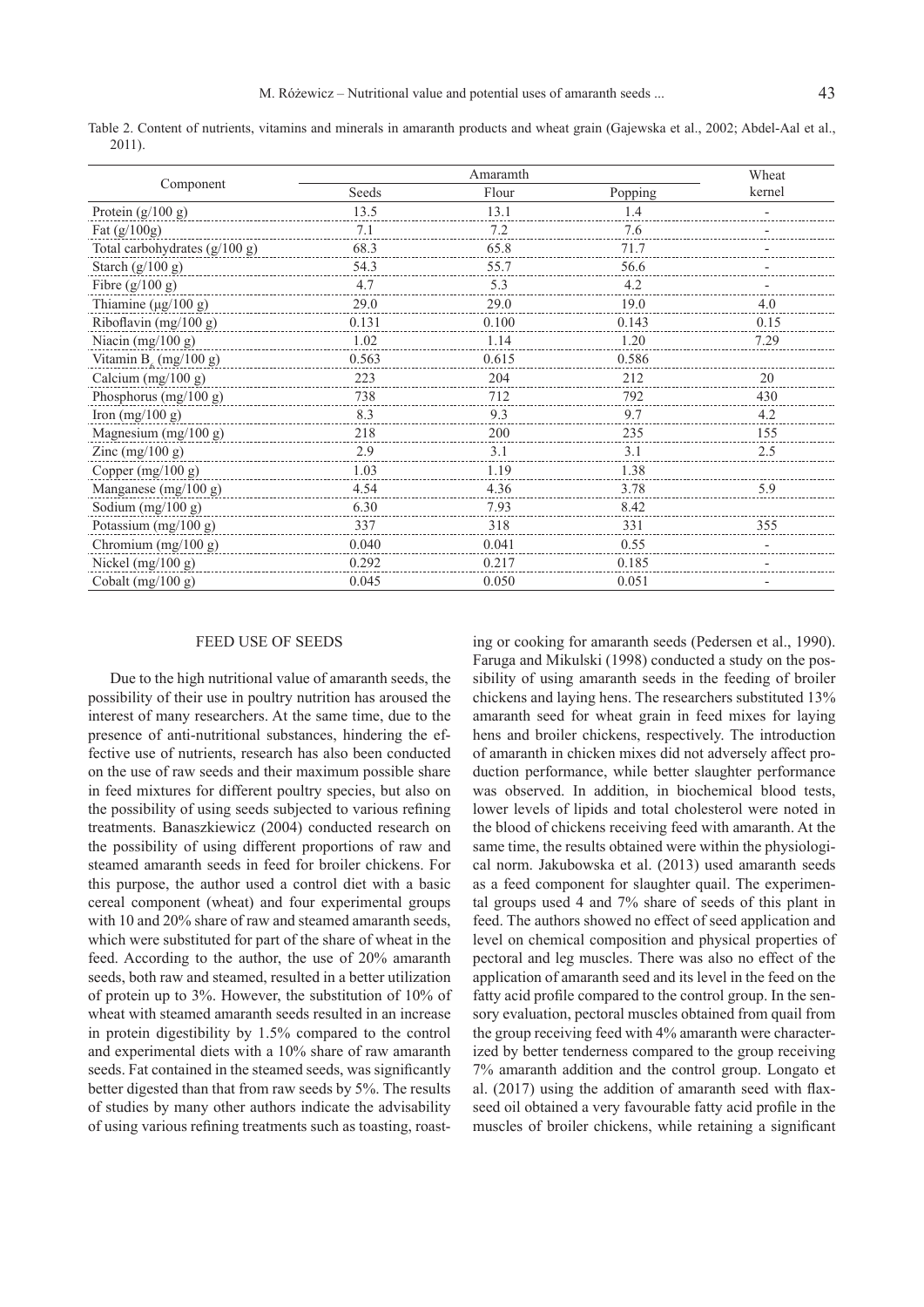amount of antioxidants, without affecting other meat quality traits. In the case of laying hens, the 13% proportion of flaked amaranth seeds in the feed proved to have a negative effect, thus lowering the laying rate by 4–7% in the experimental group compared to the control, but with no negative effect on the quality of the eggs obtained. The results of this study may indicate that too high a proportion of amaranth was used in the mix fed to laying hens. However, completely different production results for laying hens were obtained by Tillman and Waldroup (1987). During a 6-week study, hens received feeds with varying amaranth seed percentages: 0, 10, 20 i 30%. The authors found that the use of amaranth seed in feed resulted in a slight increase in laying performance with its higher proportion, but they were characterized by significantly lower weights. In addition, layers were characterized by lower daily feed intake. Reklewska et al. (1995), used a much lower proportion of amaranth seed meal, 6%, which had the higher content of unsaturated fatty acids in the yolk, while lowering the content of saturated fatty acids. Thus, these eggs had a very favourable fatty acid profile from the consumer's point of view, which translates into their more favourable nutritional and health-promoting qualities. In recent years, cholesterol has become a reason for excluding eggs from the diet of many people. In this context, the results obtained by Bartkowiak et al. (2007) seem promising. The authors used feed enriched with 5% amaranth seed in the feeding of laying hens. The use of this addition proved to have a beneficial effect on the dietary value of eggs. A significant increase in vitamin A content was observed in the eggs, while total cholesterol content in the yolks decreased. This could be due to compounds contained in amaranth seeds such as: saponin, squalene, and a certain proportion of fibre. These substances contribute to an increase in the excretion rate of endogenous cholesterol, which translates into its lower concentration in the blood of laying hens and proportionally lower deposition of this compound in egg yolk. An additional advantage was the confirmation of a change in the fatty acid profile of the yolk, due to a much higher proportion of unsaturated fatty acids. Cholesterol-reduced eggs may therefore be an important offering to people who need to consume a diet as low in cholesterol as possible. The steadily growing number of people who have problems with high blood cholesterol levels (resulting in atherosclerosis) is becoming a disease of civilization. Punita and Chaturvedi (2000) indicate that by using a variant of feed formulation based on amaranth seed for laying hens, even lower cholesterol levels can be achieved. The feed composition for laying hens used by the authors additionally influenced the higher content of polyunsaturated fatty acids (PUFA) in the yolk. Popiela et al. (2013), on the other hand, used extruded amaranth seeds in the feeding of laying hens. Laying hens were divided into three groups: a control group and two experimental groups with 5 and 10% addition of extruded amaranth seed. The authors found no differences in mean egg weight, shell strength and protein quality parameters. Sensory analysis of the eggs showed no differences between the groups. However, the researchers recommend a 5% proportion of extruded amaranth seed in laying feed. In the research carried out by Króliczewska et al. (2008), the obtained result was that feeding laying hens on diet supplemented with amaranth grain did not negatively influence the selected haematological parameters of blood. Moreover, the generally beneficial influence of applying the amaranth seed on the lipid parameters of birds blood was observed.

Amaranth seeds are also used in pig nutrition. Their addition improves the health of animals. Due to the high biological value of the protein contained in the seeds of amaranth, they are a beneficial component of protein feed for this group of animals (Zralý et al., 2004).

## AMARANTH CULTIVATION IN POLISH CLIMATIC CONDITIONS

Most of the among 70 different Amaranth species are native to South America (about 50 species) where the climate is relatively warm and humid (Suresh et al., 2014). Nevertheless, it is a plant that adapts quite well to different climatic conditions. Some of the other 15–20 species of amaranth originated in Asia, Europe and Africa (Das, 2016). This high genetic diversity makes it possible to cross individual species with each other in order to obtain new plant varieties that adapt easily to new growing conditions and offer the possibility of being used for growing for seeds and green matter (Stetter et al., 2016; Stetter, Schmid, 2017). Thanks to considerable genetic diversity and the possibility of adapting varieties to climatic conditions and the purpose of cultivation (for seeds or green matter), the geographical range of amaranth cultivation has spread considerably to different regions of the world, including Africa, Asia and Europe.

There are few studies on the possibility of cultivating amaranth under Poland's climate conditions. A study on the possibility of growing amaranth was conducted over two growing seasons by Kozak et al. (2011). The authors tested two cultivars of amaranth (Aztek and Rawa), which were fertilized with different levels of nitrogen divided into doses at different stages of plant growth (60 – before sowing;  $60 - \text{before}$  sowing  $+ 30$  in the shoot formation phase;  $60 - \text{before}$  sowing + 30 in the shoot formation phase + 30 in the inflorescence formation phase). According to the authors cited above, increasing nitrogen fertilization contributed to an increase in the values of some morphological characteristics of plants, such as plant height and inflorescence setting, inflorescence length, as well as seed yield components, such as: seed weight per 1 plant, as well as total seed yield and seed quality characteristics, such as fat and protein content in seeds. The results obtained by Kozak et al. (2011) showed that the cultivar Aztek, compared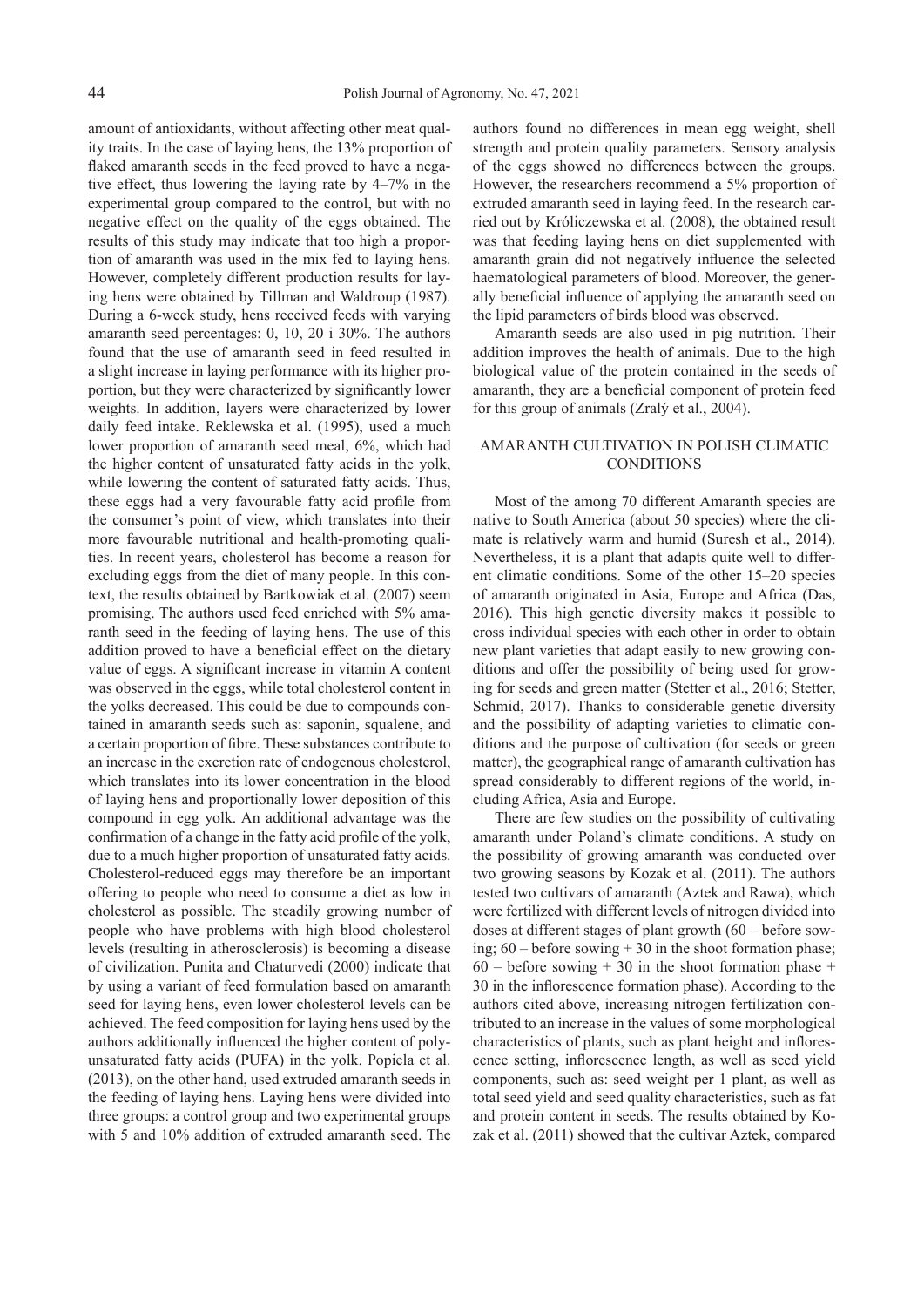to Rawa, was characterized by higher values of the above indicators. Under Poland's climate conditions, sowing of amaranth should be carried out at the beginning of May due to high thermal requirements during the emergence period. Emergence occurs up to 12–14 days after sowing. Weather conditions are of great importance both for the yield and the quality of the obtained seed yield. This is confirmed by the research by Biel et al. (2017), where, according to the cited authors, the influence of favourable weather conditions that occurred in the growing season of 2014, was demonstrated in a one-year experiment. Different cultivars may have different thermal requirements during the emergence period. A study by Dziwulska-Hunek and Kornarzyński (2009) showed that the germination capacity of amaranth seeds of the cultivar Aztek was optimal in the range of 20–25 °C, while another cultivar, Rawa, had the highest germination capacity at 20 °C. Jendrzejczak and Śmigerska (2014) found a higher germination capacity of seeds of the Rawa at 25 °C. According to these researchers, the germination capacity of seeds at the temperature lower than  $15^{\circ}$  C can be increased by soaking them for 8 h in a 0.03% aqueous solution of Pol-Gibrescol, or in a mixture of a 0.03% solution of Pol-Gibrescol preparations and a 2% of Betoxone 0,25. Seeds of both varieties have a low germination capacity at 10 °C. The temperatures favouring the germination of amaranth seeds, i.e. above 10 °C, occur in the Polish climate, based on the last two decades, from the beginning of May (Górski, Kozyra, 2011). The flowering phase of plants starts at 49–52 after sowing, while full seed maturity is reached at 178–190 days after sowing (Kozak et al., 2011). The length of individual phases depends on the temperature during the growing season, while the optimum range is considered to be 26–28 °C, while growth and development occur at temperatures ranging from 16 °C to 35 °C (Dziwulska-Hunek, Kornarzyński, 2009). The date of sowing and harvesting depends on climatic conditions and the purpose of cultivation (for seeds or green matter), which also determines the appropriate crop management techniques and level of fertilization. Ziernicka-Wojtaszek (2015) found that the regions, classified as very warm, of the increased from 10 to 48% of Poland's total area, and the dry zone, with the value of the climatic water balance ranging from -90 to -120 mm, from 34 to 52% of Poland's territory. The area of a very warm and dry region increased sixfold – from  $5\%$  in the 1971–2000 period to 30% in 1981–2010. Increasing temperatures and the associated lengthening of the growing season predispose the introduction of thermophilic crops (Kopeć, 2013). In this context, the introduction of new cereal species into cultivation in Poland may be beneficial. As in the case of sorghum and maize, two groups can be distinguished among amaranth varieties: those grown for hay/green matter and seed. According to the research conducted by Dmitrieva and Ivanov (2020), *Amaranthus cruentus* and *Amaranthus caudatus*, which show high growth of green matter with similar fod-

der value during 100 days of vegetation, are more suitable for green matter cultivation in European conditions. For amaranth grown for seeds, by resorting to marker-assisted selection it is possible to successfully breed cultivars that are efficient in terms of seed yield and adapted to full generative development under European climate conditions, (Stetter et al., 2016).

The cultivation of amaranth, in addition to the benefits obtained from the yield of seeds and green matter, is also desirable for crop management-related reasons. Introducing a new plant into the rotation, for cultivation in Poland, where cereal cultivation dominates nearly 75% of the area used for sowing arable crops, can increase the diversity of plants in the crop rotation. In addition, as shown by Skwaryło-Bednarz (2008), soil under amaranth cultivation, due to the root secretions of this plant, is characterized by high biological activity expressed by the number of microorganisms and the activity of examined enzymes, i.e. dehydrogenase and catalase. However, the researcher noticed cultivar-related differences. She found a higher number of bacterial and actinomycete colonies and a higher activity of the examined enzymes in the soil under Aztek vis-à-vis Rawa. However, the soil environment under Rawa was colonized by fungi to a greater extent.

## **SUMMARY**

The changing climate and the ever-longer growing season favor the cultivation of amaranth in Poland. Despite the fact that it was possible to cultivate this plant in Poland earlier, the scale of cultivation was small. However, there is a potential for the development of amaranth cultivation in Poland, especially since the nutritional value of its seeds makes it possible to use it in both human food and animal feed. Due to its unique nutritional properties, amaranth seeds are a valuable source of many nutrients especially squalen, which is found in large amounts in the seeds of this plant. Their high fodder value also makes them a valuable feed component. The addition of amaranth seeds to animal feeds introduces a certain amount of protein, energy in the form of fat and easily digestible starch and micronutrients. The high nutritional value of amaranth seeds results in their beneficial effect on the quality as well as dietary and health-promoting value of animal products. The outlook to increase the area under Amaranth in Poland is dependent on field extension work aimed at counselling amaranth growers on issues related to the date of sowing, fertilizing and harvesting plants. Equally important is to establish a permanent outlet for the harvested seeds. Therefore, in order to increase the cultivation area of amaranth in Poland, cooperation between farmers and grain recipients, such as companies producing food for people and companies producing animal feed, should be increased. The organic cultivation of amaranth is one of the ways of increasing its growing area and producing of its seeds in Poland.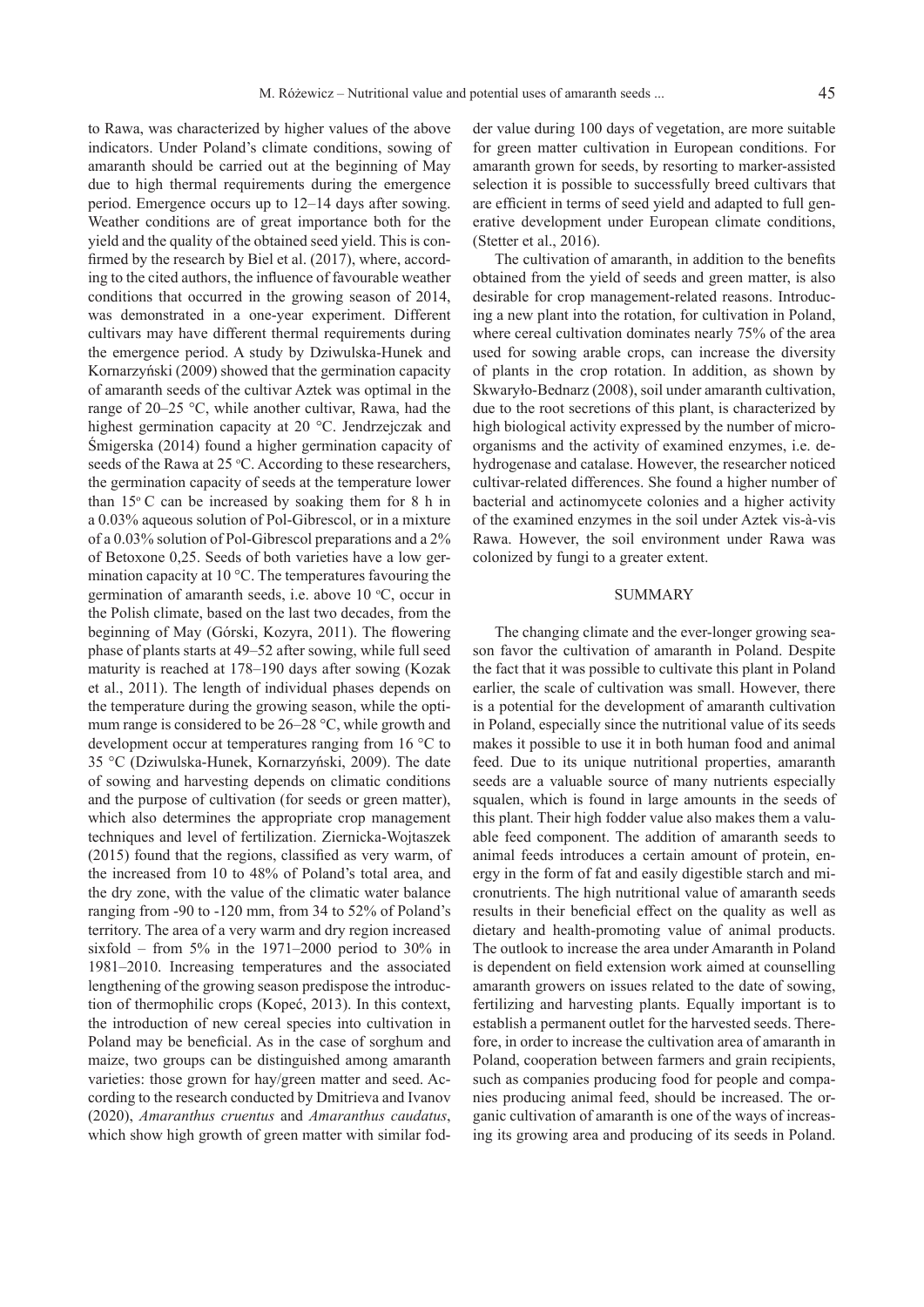The possibility of further expansion of the area cropped to amaranth should also be supported by breeding new cultivars, adapted to the soil and climatic conditions of Poland, and high-yielding.

#### REFERENCES

- **Abdalla A., Tinay El A.,. Mohamed A.H, Abdalla B.E. 1998.**  Proximate composition, starch, phytate and mineral contents of 10 pearl millet genotypes. Food Chemistry, 63: 243-246.
- **Abdel-Aal E.S.M., Hucl P.J., Shea S., Miller-Patterson C.A., Gray D., 2011.** Microstructure and nutrient composition of hairless canary seed and its potential as a blending flour for food use. Food Chemistry, 125: 410-416, doi: 10.1016/j.foodchem.2010.09.021.
- **Abdel-Aal E.S.M., Hucl P.J., Sosulski F.W., 1997.** Structural and compositional characteristics of canaryseed (*Phalaris canariensis* L.). Journal of Agricultural and Food Chemistry, 45: 3049-3055.
- **Adhikary D., Khatri-Chhetri U., Slaski J. 2020.** Amaranth: an ancient and high-quality wholesome crop. In: Nutritional Value of Amaranth. IntechOpen. https://books.google.pl/books?hl= pl&lr=&id=Rkv9DwAAQBAJ&oi=fnd&pg=PA57&dq=am aranth+Dinesh&ots=g7nFQlSBt6&sig=wc8PBLio9wDCsIB rYJ7Y6zNahzo&redir\_esc=y#v=onepage&q=amaranth%20 Dinesh&f=false
- **Al-Dosari M.S. 2010.** The effectiveness of ethanolic extract of *Amaranthus tricolor* L.: A natural hepatoprotective agent. The American Journal of Chinese Medicine, 6(38): 1051- 1064.
- **Alvarez-Jubete L., Wijngaard H., Arendt E. K., Gallagher E., 2010.** Polyphenol composition and in vitro antioxidant activity of amaranth, quinoa buckwheat and wheat as affected by sprouting and baking. Food Chemistry, 119(2): 770-778, doi: 10.1016/j.foodchem.2009.07.032.
- **Ballabio C., Uberti F, Di Lorenzo C., Brandolini A., Penas E., Restani P., 2011.** Biochemical and immunochemical characterization of different varieties of Amaranth (*Amaranthus* L. ssp.) as a safe ingredient for gluten-free products. Journal of Agricultural and Food Chemistry, 59: 12969-12974.
- **Banaszkiewicz T., 2004.** Nutritive value of raw and steamed amaranth seeds for broiler chickens. Roczniki Naukowe Zootechniki, 20: 161-164. [in Polish + summary in English]
- **Bartkowiak A., Skiba T., Króliczewska B., 2007.** Level of selected lipid fractions in egg yolk of hens fed with fodders supplemented with amaranth seeds. Polish Journal of Food and Nutrition Sciences, 57(4): 3-6.
- **Bartnik M., Filipek A., 1999.** Research on selected indicators of the nutritional value of amaranth seeds and leaves. Żywienie Człowieka i Metabolizm, 3(26): 229-241. [in Polish + summary in English].
- **Biel W., Jendrzejczak E., Jaroszewska A., Witkowicz R., Piątkowska E., Telesiński A., 2017.** Nutritional content and antioxidant properties of selected species of *Amaranthus* L. Italian Journal of Food Science, 29(4): 728-740.
- **Biel W., Kazimierska K., Bashutska U., 2020.** Nutritional value of wheat, triticale, barley and oat grains. Acta Scientiarun Polonorum Zootechnica, 19(2): 19-28.
- **Buksa K., Nowotna A., Gambus H., Krawontka J., Sabat R., Noga M., 2012.** Technological evaluation and chemical composition of rye grains of selected varieties cultivated by

3 consecutive years. Acta Agrophysica, 19(2): 265-276. [in Polish + summary in English]

- **Cacak-Pietrzak G., Dojczew D., Haber T., Lewczuk J., 1995a.** Pieczywo bezglutenowe z dodatkiem mąki z amarantusa. Żywność Technologia Jakość, 2: 121-122.
- **Cacak-Pietrzak G., Dojczew D., Haber T., Lewczuk, J., 1995b.** Wybrane wyroby cukiernicze z dodatkiem nasion amarantusa. Żywność Technologia Jakość, 2: 121.
- **Chrzanowska-Drożdż B., Kaczmarek K., 2007.** Yielding of winter barley cultivars. Fragmenta Agronomica, 24(3): 34- 40. [in Polish + summary in English]
- **Das S., 2016.** Amaranthus: a promising crop of future. Springer, Singapore
- **Dmitrieva O., Ivanov S., 2020.** Comparative study of amaranth species (*Amaranthus* spp.) in the temperate continental climate of Russian Federation. Acta agriculturae Slovenica, 115.1: 15-24, http://dx.doi.org/10.14720/aas.2020.115.1.1281.
- **Dziwulska-Hunek A., Kornarzyński K., 2009.** Germination of amaranth seeds cv. Aztek and Rawa at various temperatures. Acta Scientiarum Polonorum Technica Agraria, 8(1-2): 3-10. [in Polish + summary in English]
- **Faruga A., Mikulski D., 1998.** Wykorzystanie nasion szarłatu (*Amaranthus cruentus* L.) w żywieniu kurcząt brojlerów i kur niosek. Przegląd Hodowlany, 36: 287-295. [in Polish]
- **Gajewska R., Lebiedzińska A., Malinowska E., Szefer P., 2002.** The health aspects of amaranth. Roczniki Państwowego Zakładu Higieny, 53: 141-147. [in Polish + summary in English]
- **Gajewski M., Radzanowska J., Jeznach M., Jariene E., Danilcenko H., 2015.** Sensory quality evaluation of extruded corn snacks supplemented with pumpkin, Jerusalem artichoke and amaranthus flours, using profile analysis and consumers' test. Postępy Techniki Przetwórstwa Spożywczego, 2 :15-21. [in Polish + summary in English]
- **Gálová Z., Rajnincová D., Chňapek M., Balážová Ž., Špaleková A., Vivodík M., Hricová A., 2019.** Characteristics of cereals, pseudocereals and legumes for their coeliac active polypeptides. Journal of Microbiology, Biotechnology and Food Sciences, 9: 390-395.
- **Górski T., Kozyra J., 2011.** Agroclimatic normals of mean air temperature in Poland over the years 2011–2020. Polish Journal of Agronomy, 5: 21-28, doi: 10.26114/pja. iung.065.2011.05.03.
- **Jakubowska M., Gardzielewska J., Tarasewicz Z., Szczerbińska D., Karamucki T., Rybak K., Poławska E., Garczewska J., 2013.** The effect of amaranth seed added to the standard diet upon selected meat quality traits in the quail. Animal Science Papers and Reports, 31(4): 355-362.
- **Jakuszew M., 1997.** Chemical composition and biological activity of amaranth (*Amaranthus cruentus* L.) seed saponins. Praca doktorska wykonana w Zakładzie Biochemii i Jakości Plonów IUNG (PhD thesis), Puławy. [in Polish + summary in English]
- **Jamalluddin N., Massawe F.J., Symonds R.C., 2019.** Transpiration efficiency of Amaranth (*Amaranthus* sp.) in response to drought stress. The Journal of Horticultural Science and Biotechnology, 94(4): 448-459.
- **Jendrzejczak E., Śmigerska K., 2014.** Impact of presowing soaking of amaranth seeds in solutions of growth regulators. Part I. Effect of some growth regulators on seed germination capacity. Acta Scientiarum Polonorum Agricultura, 13(4):  $43-52$ . [in Polish + summary in English].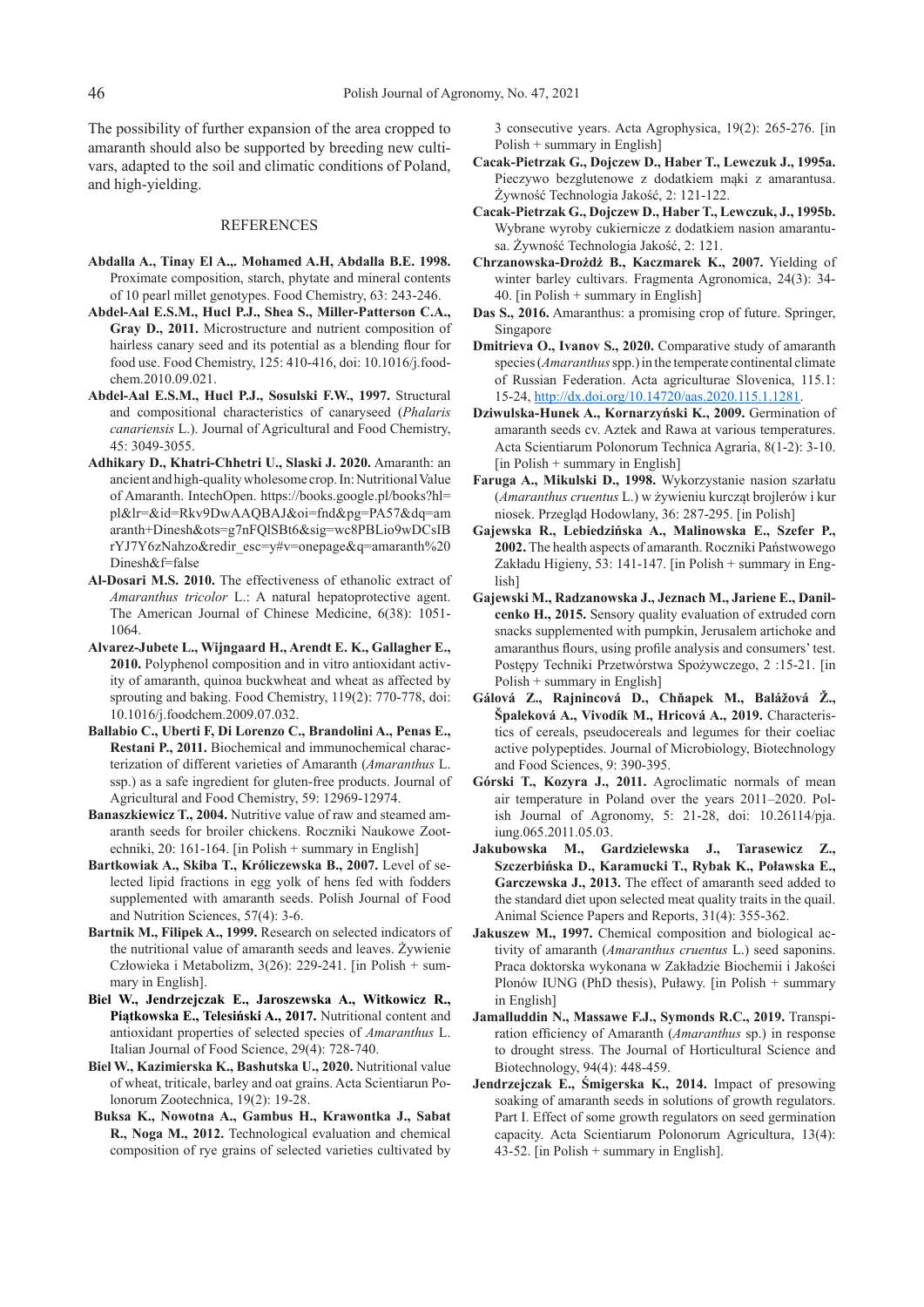- **Kachiguma N.A., Mwase W., Maliro M., Damaliphetsa A., 2015.** Chemical and mineral composition of amaranth (*Amaranthus* L.) species collected from central Malawi. Journal of Food Research, 4(4): 92-102, doi:10.5539/jfr.v4n4p92.
- **Kaźmierczak A., Bolesławska Z., Przysławski J., 2011.** Amaranth – its use in the prevention and treatment of certain civilization-related diseases. Nowiny Lekarskie, 80(3): 192-198.  $\left[$  in Polish + summary in English $\right]$
- **Klebaniuk R., Kowalczuk-Vasilev E., Kiczorowska B., Grela E.R., Winiarska-Mieczan A., Samolińska W., Kwiecień M., Kwiatkowska K., Rusinek-Prystupa E., Jarzyna P., 2018.** Nutritious value of selected food products with amaranth addition. Problemy Higieny i Epidemiologii, 99(1): 82- 87. [in Polish + summary in English]
- **Kopeć B., 2013.** Thermal conditions in Poland and the possibility of cultivating thermophilic plants. Praca doktorska (PhD thesis), Katedra Ekologii, Klimatologii i Ochrony Powietrza, Uniwersytet Rolniczy im. H. Kołłątaja w Krakowie. [in Polish + summary in English]
- **Kozak M., Malarz W., Kotecki A., Serafin-Andrzejewska M., 2011.** Influence of differentiated nitrogen fertilization on the development, yielding and chemical composition of cultivated amaranth seeds. Zeszyty Naukowe Uniwersytetu Przyrodniczego we Wrocławiu. Rolnictwo, 98(581): 79-94. [in Polish + summary in English]
- **Króliczewska B., Zawadzki W., Bartkowiak A., Skiba T., 2008.** The level of selected blood indicators of laying hens fed with addition of amaranth grain. Electronic Journal of Polish Agricultural Universities, 11(2): http://www.ejpau.media.pl/volume11/issue2/art-18.html.
- **Longato E., Meineri G., Peiretti P.G., 2017.** The effect of *Amaranthus caudatus* supplementation to diets containing linseed oil on oxidative status, blood serum metabolites, growth performance and meat quality characteristics in broilers. Animal Science Papers and Reports, 35(1): 71-86.
- **Mynbayeva Z., Dryuk O.V., 2020.** Amino acid composition of some plants growing in the conditions of Northern Kazakhstan. International Journal of Biology and Chemistry, 13(1): 182-186.
- **Moszak M., Zawada A., Grzymisławski M., 2018.** Właściwości oraz zastosowanie oleju rzepakowego i oleju z amarantusa w leczeniu zaburzeń metabolicznych związanych z otyłością. Forum Zaburzeń Metabolicznych, 9: 53-64.
- **Mueller-Bieniek A., Walanus A., Zaitz E., 2015.** Cultivated plants in medieval Kraków (Poland), with special reference to amaranth (*Amaranthus lividus* L. cf. var *lividus*) and ruderal communities. Acta Palaeobotanica, 55(1): 98-115.
- **Nalborczyk E., 1995.** Amaranthus roślina uprawna ponownie odkryta. Przegląd Piekarsko-Cukierniczy, 6: 34-35.
- **Nasir S., Allai F.M., Gani M., Ganaie S., Gul K., Jabeen A., Majeed D., 2020.** Physical, textural, rheological, and sensory characteristics of amaranth-based wheat flour bread. International Journal of Food Science, doi: 10.1155/2020/8874872.
- **Niro S., D'Agostino A., Fratianni A., Cinquanta L., Panfili G., 2019.** Gluten-free alternative grains: Nutritional evaluation and bioactive compounds. Foods, 8(6): 208, doi: 10.3390/ foods8060208.
- **Noworolnik K., 2009.** Effect of some soil properties on yielding of winter triticale and winter rye. Acta Agrophysica, 14(1): 155-166. [in Polish + summary in English]
- **Noworolnik K., Leszczyńska D., 2018.** The comparison of response of spring barley cultivars to sowing date. Polish Journal of Agronomy, 32: 17-22, doi: 10.26114/pja. iung.349.2018.32.02. [in Polish + summary in English]
- **Ogrodowska D., Zadernowski R., Tańska M., Czaplicki S., 2011.** Physical properties of *Amaranthus cruentus* seeds from different cultivation regions in Poland. Żywność Nauka Technologia Jakość, 18(6): 91-104.
- **Oleksy A., Szmigiel A., Kolodziejczyk M., 2008.** Effect of cultivation intensity on protein concentrations and its yield of the winter wheat cultivars. Acta Scientiarum Polonorum Agricultura,  $7(1)$ : 47-56. [in Polish + summary in English]
- Pedersen B., Knudsen K.B., Eggum B.O., 1990. The nutritive value of amaranth grain (*Amaranthus caudatus*). Plant Foods for Human Nutrition, 40(1): 61-71.
- **Piłat B., Ogrodowska D., Zadernowski R., 2016.** Nutrient content of puffed proso millet (*Panicum miliaceum* L.) and amaranth (*Amaranthus cruentus* L.) grains. Czech Journal of Food Science, 34: 362-369.
- **Podkówka L., Podkówka Z., Piwczyński D., Buko M., 2015.** Effect of cultivar earliness on chemical composition and digestibility of maize grain. Roczniki Naukowe Zootechniki,  $42(2)$ : 155-169. [in Polish + summary in English]
- **Popiela E., Króliczewska B., Zawadzki W., Opaliński S., Skiba T., 2013.** Effect of extruded amaranth grains on performance, egg traits, fatty acids composition, and selected blood characteristics of laying hens. Livestock Science, 155(2-3): 308-315.
- **Punita A., Chaturvedi A., 2000.** Effect of feeding crude red palm oil (*Elaeis guineensis*) and grain amaranth (*Amaranthus paniculatus*) to hens on total lipids, cholesterol, PUFA levels and acceptability of eggs. Plant Foods for Human Nutrition, 55(2): 147-157.
- **Qureshi A.A., Lehmann J.W., Peterson D.M., 1996.** Amaranth and its oil inhibit cholesterol biosynthesis in 6-week-old female chickens. The Journal of Nutrition, 126(8): 1972-1978.
- **Ratusz K., Wirkowska M., 2006.** Characterization of seeds and lipids of amaranthus. Rośliny Oleiste/Oilseed Crops, 27(2): 243-250. [in Polish + summary in English]
- **Reklewska B., Nałęcz-Tarwacka T., Niemiec J., Kraszewska A., 1995.** Yolk triacyloglycerol composition and egg quality following the diet containing amaranth meal. Animal Science Papers Report, 13: 73-80.
- **Sady M., Domagala J., Grega T., Kalicka D., 2007.** Effect of the storing period on micro-flora in yoghurts containing amaranth seeds and oat grains added. Żywność Nauka Technologia Jakość, 14(6): 242-250. [in Polish + summary in English].
- **Salinas I., Pro A., Salinas Y., Sosa E., Becerril C.M., Cuca M., Cervantes M., Gallegos J., 2006.** Compositional variation amongst sorghum hybrids: Effect of kafirin concentration on metabolizable energy. Journal of Cereal Science, 44: 342- 346.
- **Skwaryło-Bednarz B., 2008.** Evaluation of biological properties of soil under cultivation of amaranth (*Amaranthus cruentus*  L.)*.* Acta Agrophysica, 12(2): 527-534. [in Polish + summary in English]
- **Skwaryło-Bednarz B., Jamiołkowska A., Kopacki M., Krzepiłko A., Jarosz K., 2018.** Amaranth and valuable chemical composition of its seeds. Aura, 11: 6-9. [in Polish + summary in English]